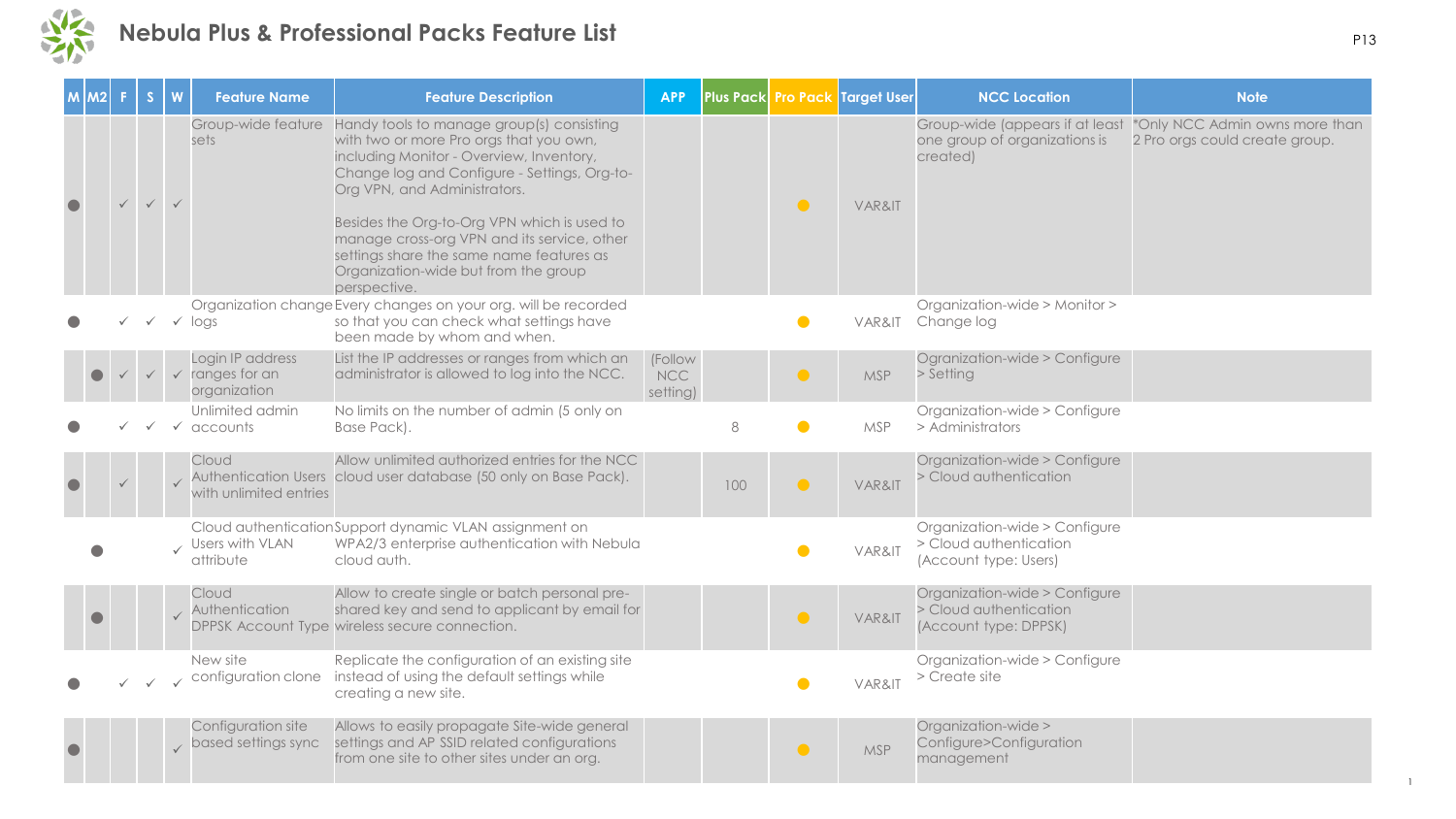| $M$ $ M2 $ | S            | W                         | <b>Feature Name</b>                          | <b>Feature Description</b>                                                                                                                                                                                                                                                                                     | <b>APP</b> |           |           | Plus Pack Pro Pack Target User | <b>NCC Location</b>                                                                           | <b>Note</b>                                            |
|------------|--------------|---------------------------|----------------------------------------------|----------------------------------------------------------------------------------------------------------------------------------------------------------------------------------------------------------------------------------------------------------------------------------------------------------------|------------|-----------|-----------|--------------------------------|-----------------------------------------------------------------------------------------------|--------------------------------------------------------|
|            |              |                           | settings clone                               | Configuration switch Clone switch device based settings from one<br>device to others of the same model under an<br>org.                                                                                                                                                                                        |            |           | $\bullet$ | <b>MSP</b>                     | Organization-wide ><br>Configure>Configuration<br>management                                  |                                                        |
|            |              |                           | Configuration<br>$\checkmark$ backup/restore | Backup and restore your settings of your sites<br>and switch devices.                                                                                                                                                                                                                                          |            |           | $\bullet$ | VAR&IT                         | Organization-wide ><br>Configure>Configuration<br>management                                  |                                                        |
|            | $\checkmark$ |                           | Configuration<br>$\sqrt{\ }$ template*       | Allow many sites to be deployed and keep<br>updated following a single base configuration<br>template.                                                                                                                                                                                                         |            |           | $\bullet$ | <b>MSP</b>                     | Organization-wide > Configure >*Currently Security Appliance &<br>Configuration templates     | Mobile Router configuration have<br>not yet supported. |
|            |              |                           | Add client-<br>blocklist/whitelist           | Define client MAC/IP (MAC for AP&SW, IP for<br>GW) filtering/block list or whitelist/bypass the<br>captive portal of a SSID or VLAN in advance.                                                                                                                                                                |            |           |           | VAR&IT                         | Site-wide > Monitor > Clients                                                                 |                                                        |
|            |              |                           | <b>Client Diagnostic</b>                     | New client tab page that aims to provide<br>friendly journey based logs to help<br>administrators easily pinpoint network failures                                                                                                                                                                             |            |           | $\bullet$ | VAR&IT                         | Site-wide > Monitor > Clients<br>Access point > Monitor > Clients                             |                                                        |
|            |              | $\checkmark$ $\checkmark$ | Site-wide topology                           | 1. Auto illustrates the network topology<br>including Zyxel non-Nebula devices.<br>2. Help remote trouble shooting by showing<br>device and link info. & status.<br>3. Automatic visual topology for Smart mesh.<br>4. Device supports "Reboot" action.<br>5. Switch PoE link supports "power cycle"<br>action |            |           |           | VAR&IT                         | Site-wide > Monitor > Topology                                                                |                                                        |
|            |              |                           | Summary report<br>email & schedule           | Send out site or device statistics, with logo<br>options, by email now or by schedule.                                                                                                                                                                                                                         |            | $\bullet$ | $\bullet$ | <b>MSP</b>                     | Site-wide / Access point / Switch<br>/ Security gateway > Monitor ><br>Summary report         |                                                        |
|            |              |                           | report                                       | Custom range up to View up to 365 days statistics including site-<br>365 days on summary wide, AP, SW, GW summary report (24 HR only<br>on Base Pack).                                                                                                                                                         |            | <b>7D</b> | $\bullet$ | VAR&IT                         | Site-wide / Access point / Switch<br>/ Security gateway > Monitor ><br>Summary report         |                                                        |
|            |              |                           | device monitoring                            | 365 days statistics on View device usage chart up to 365 days (24<br>HR only on Base Pack).                                                                                                                                                                                                                    |            | 7D        | $\bullet$ | VAR&IT                         | Access point / Switch / Security<br>gateway > Monitor > AP / SW /<br>$SG >$ [Select AP / SW ] |                                                        |
|            |              |                           | client monitoring                            | 365 days statistics on View client traffic chart up to 365 days (24 HR<br>only on Base Pack).                                                                                                                                                                                                                  |            | 7D        |           | VAR&IT                         | Access point / Switch / Security<br>gateway > Monitor > Clients ><br>[Select client]          |                                                        |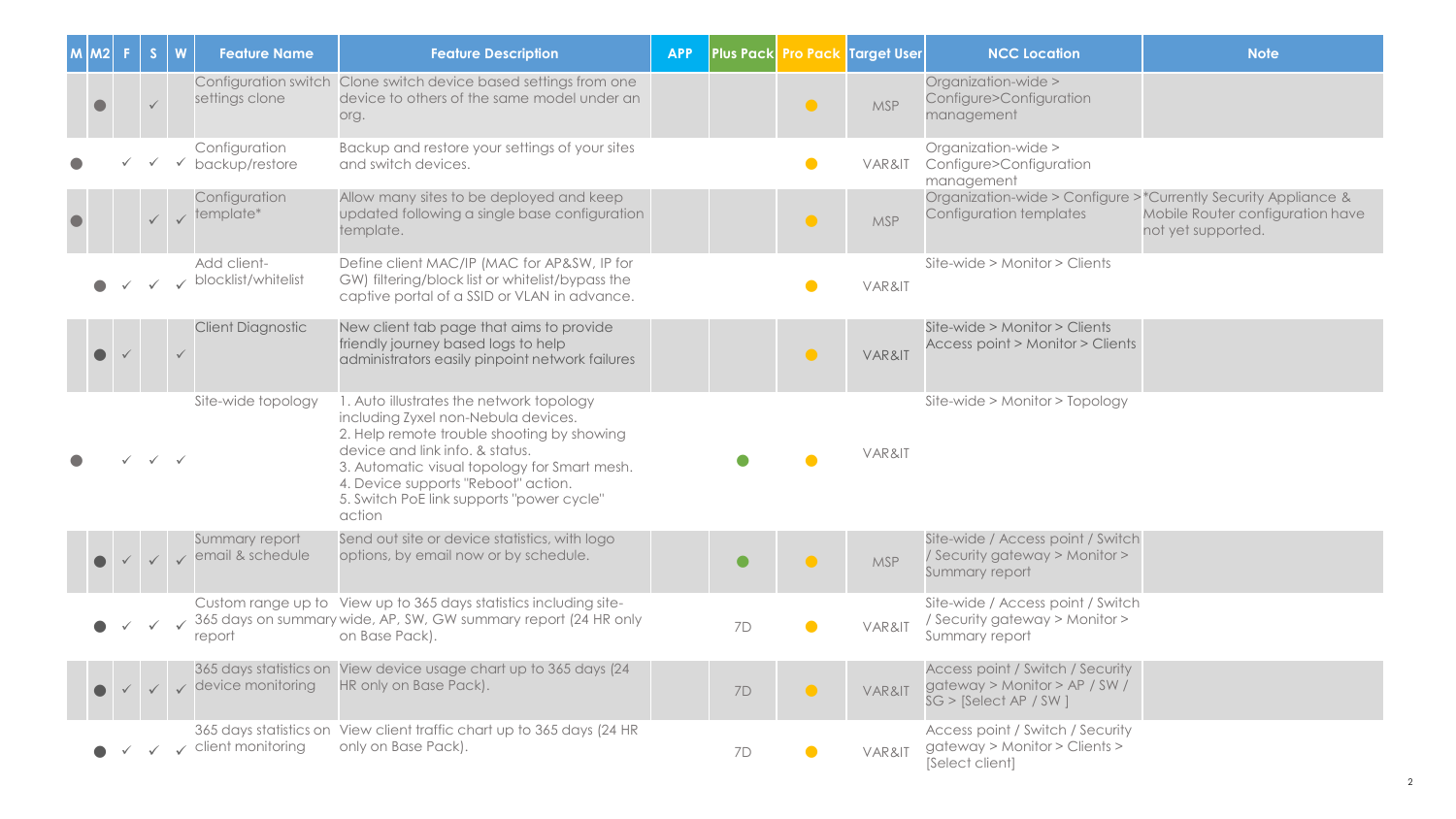| M <sub>2</sub> |              |              | <b>Feature Name</b>                                     | <b>Feature Description</b>                                                                                                                                                                                      | <b>APP</b> |           |           | Plus Pack Pro Pack Target User | <b>NCC Location</b>                                                                                   | <b>Note</b> |
|----------------|--------------|--------------|---------------------------------------------------------|-----------------------------------------------------------------------------------------------------------------------------------------------------------------------------------------------------------------|------------|-----------|-----------|--------------------------------|-------------------------------------------------------------------------------------------------------|-------------|
|                |              |              | 365 days statistics on<br>device event log<br>access    | View event log chart up to 365 days (24HR<br>only on Base Pack).                                                                                                                                                |            | 7D        | $\bullet$ | VAR&IT                         | Access point / Switch / Security<br>gateway > Monitor > Event log                                     |             |
|                |              |              | Export data to<br>CSV/XML file                          | Download the data currently displayed in the<br>table of eg. Inventory, Cloud authentication<br>etc. in either a CSV or XML file format.                                                                        |            |           |           | VAR&IT                         | All monitoring pages with table<br>data                                                               |             |
|                |              |              | Open API                                                | Open API for Ecosystem Partner Application<br>Integration                                                                                                                                                       |            |           | $\bullet$ | <b>MSP</b>                     | Monitiring inforation related<br>(keep updating,, please check<br>with PLM/AE for more details)       |             |
|                | $\checkmark$ | $\checkmark$ | API access                                              | Support to generate an API token (DPPSK<br>third-party integration for now).                                                                                                                                    |            |           | $\bullet$ | <b>MSP</b>                     | Site-wide > Configure > General<br>settings                                                           |             |
|                |              |              | Smart email alerts                                      | NCC integrates & intelligently scans at<br>configuration changes, network topology,<br>device status and security service events to<br>send smart email alerts when necessary.                                  |            | $\bullet$ | $\bullet$ | VAR&IT                         | Site-wide > Configure > Alert<br>settings                                                             |             |
|                |              |              | Firmware upgrade<br>schedules on a per-<br>device basis | On top of scheduling site-wide firmware<br>upgrade, you're also able to assign specific<br>firmware upgrade time on particular (can be<br>filtered and selected by tag, model, current<br>version etc.) device. |            |           |           | VAR&IT                         | Site-wide > Configure > Firmware<br>Management                                                        |             |
|                |              |              | Org-wide firmware<br>upgrade                            | User can upgrade device's firmware across<br>multiple sites. The Firmware Upgrades allows<br>organization admins to manage firmware<br>versions on a per-site and per-device type<br>basis.                     |            | $\bullet$ | $\bullet$ | VAR&IT                         | Organization-wide > Configure ><br>Firmware management                                                |             |
|                |              |              | (direct NCC)                                            | Priority support request Send us support ticket directly from NCC UI<br>and Nebula mobile APP and get case<br>updates.                                                                                          |            |           |           | VAR&IT                         | Help > Support request                                                                                |             |
|                |              |              | Web chat support<br>(direct NCC)                        | Web chat with tech support directly from<br>NCC UI.                                                                                                                                                             |            |           | $\bullet$ | VAR&IT                         | All website                                                                                           |             |
|                |              |              | Upload photo from<br>Gallery                            | Upload up to 5 photos to NCC from phone's<br>photo Gallery (1 photo only on Base and Plus<br>Pack).                                                                                                             |            |           |           | VAR&IT                         | Device (eg.Access point) ><br>Monitor > Device (eg.Access<br>points) > [Select Device eg.AP]<br>Photo |             |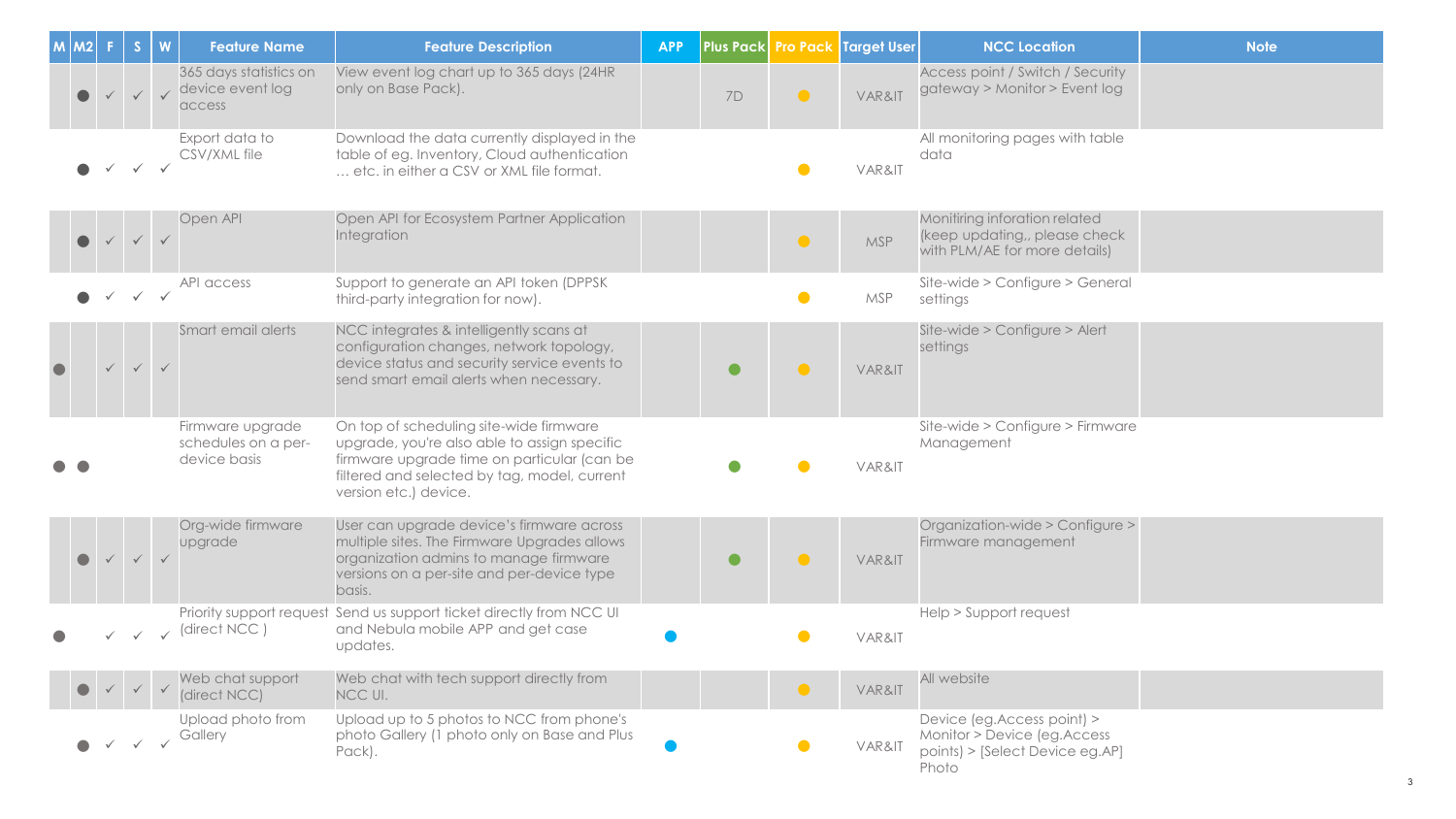| IM2I | W            | <b>Feature Name</b>                                      | <b>Feature Description</b>                                                                                                                                                                   | <b>APP</b>                              |           |           | Plus Pack Pro Pack Target User | <b>NCC Location</b>                                                                                                           | <b>Note</b> |
|------|--------------|----------------------------------------------------------|----------------------------------------------------------------------------------------------------------------------------------------------------------------------------------------------|-----------------------------------------|-----------|-----------|--------------------------------|-------------------------------------------------------------------------------------------------------------------------------|-------------|
|      |              | Remote CLI access                                        | Provide remote connection access for CLI on<br>APs and Security Appliance live tools                                                                                                         |                                         |           | $\bullet$ | VAR&IT                         | Access point / Security gateway<br>/ Firewall > Monitor > AP / SG<br>[Select AP] Live tools                                   |             |
|      | $\checkmark$ | Wireless health<br>monitor and report                    | Provide administrators with a health condition<br>overview of their wireless networks, per AP and<br>per client, and quickly take actions to improve<br>poor performance or user experience. |                                         |           | $\bullet$ | VAR&IT                         | Access point > Monitor ><br>Wireless health                                                                                   |             |
|      | $\checkmark$ | Per AP (room) per<br>SSID                                | Allow to set up programmable SSID/PSK for<br>each AP                                                                                                                                         |                                         |           |           | VAR&IT                         | Access point > Configure > SSID<br>overview                                                                                   |             |
|      |              | <b>Dynamic Personal</b><br>Pre-Shared Key<br>$V$ (DPPSK) | Allow the authentication of users with<br>individual unique key to the wireless network.<br>And also allow to use DPPSK as 2-Factor Auth.<br>for IOT devices by email.                       |                                         |           |           | VAR&IT                         | Access point > Configure > SSID<br>settings                                                                                   |             |
|      |              | Voucher                                                  | Allow the authentication of users to the<br>wireless network by sign-in with voucher code                                                                                                    |                                         | $\bullet$ | $\bullet$ | VAR&IT                         | Access point > Configure > SSID<br>settings<br>Access point > Configure ><br>Captive portal customization ><br>[Portal Theme] |             |
|      | $\checkmark$ | Facebook Wi-Fi                                           | Allow the authentication of users to the<br>wireless network by checking-in to the<br>business's Facebook page.                                                                              | Display<br>when<br>set on<br><b>NCC</b> |           | $\bullet$ | <b>MSP</b>                     | Access point > Configure > SSID<br>settings                                                                                   |             |
|      |              | RADIUS accounting<br>$\chi$ for captive portal           | Enable to configure Radius accounting server<br>settings for captive portal with RADIUS<br>authentication.                                                                                   |                                         |           | $\bullet$ | <b>MSP</b>                     | Access point > Configure > SSID<br>settings                                                                                   |             |
|      |              | RADIUS NAS ID<br>customizable                            | Allow to set a NAS identifier to be used to<br>identify location/Nebula site while integrating<br>with an external captive portal service with<br>RADIUS authentication.                     |                                         |           | $\bullet$ | <b>MSP</b>                     | Access point > Configure > SSID<br>settings                                                                                   |             |
|      |              | Portal redirect URL<br>parameter<br>customization        | Allow to customize the parameter sent to third<br>party captive portal integration.                                                                                                          |                                         |           | $\bullet$ | <b>MSP</b>                     | Access point > Configure ><br>Captive portal customization                                                                    |             |
|      |              |                                                          | Smart steering per AP Granularity control of the RSSI threshold<br>settings per AP, for a more accurate<br>deployment.                                                                       |                                         |           |           | VAR&IT                         | Access point > Configure ><br>Radio settings > [Edit the<br>Selected AP]                                                      |             |

4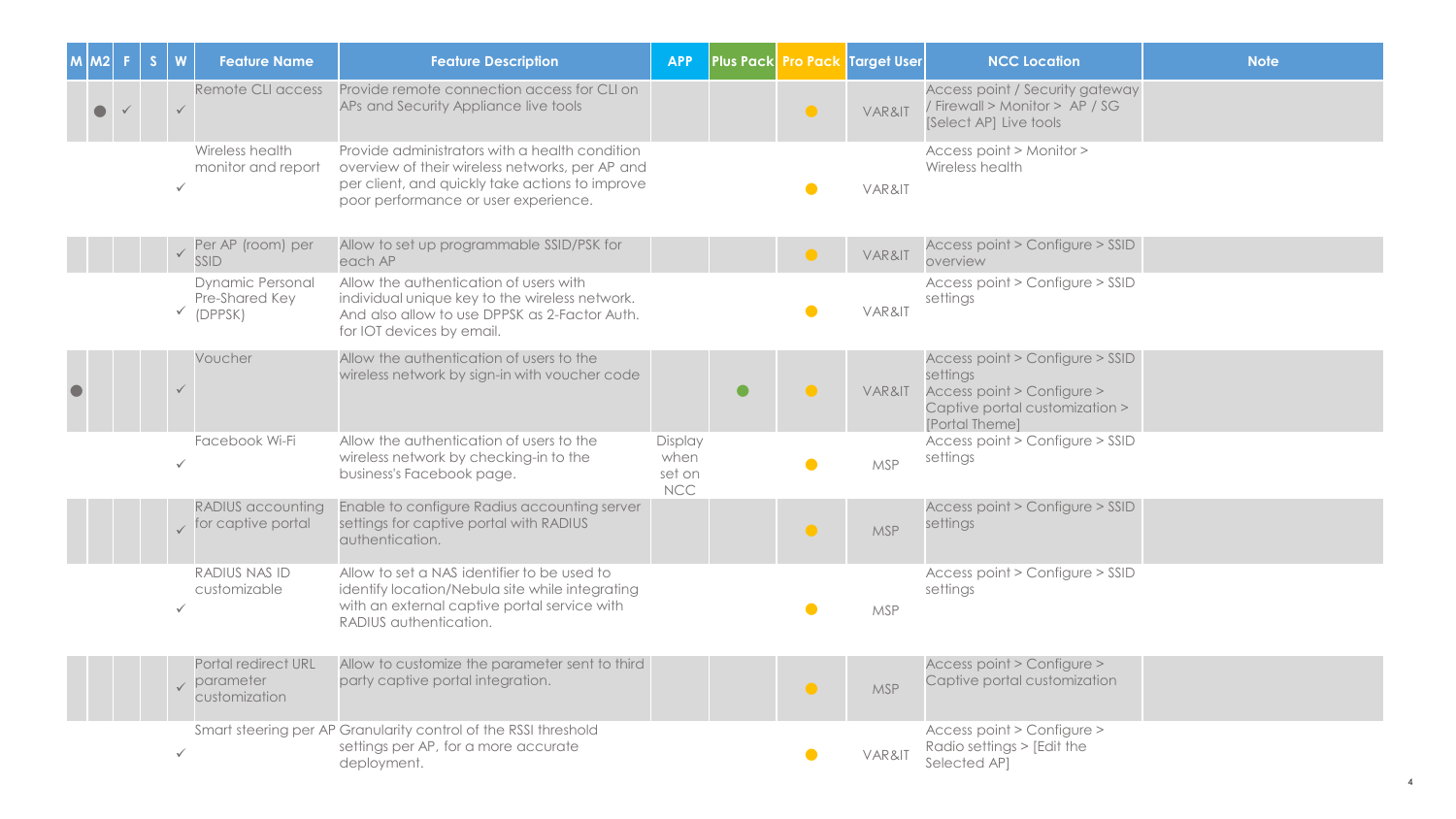| M | $ M2 $ F | S            | $\boldsymbol{\mathsf{W}}$ | <b>Feature Name</b>                                           | <b>Feature Description</b>                                                                                                                                                                                      | <b>APP</b> | <b>Plus Pack Pro Pack</b> | Target User | <b>NCC Location</b>                                             | <b>Note</b>                                                                                                  |
|---|----------|--------------|---------------------------|---------------------------------------------------------------|-----------------------------------------------------------------------------------------------------------------------------------------------------------------------------------------------------------------|------------|---------------------------|-------------|-----------------------------------------------------------------|--------------------------------------------------------------------------------------------------------------|
|   |          |              |                           | <b>BWM by VLAN</b><br>interface                               | Provide traffic shaping (rate-limit) to user/user<br>group by assigning to different VLAN(s)                                                                                                                    |            | $\bullet$                 | VAR&IT      | Access point > Configuration ><br>Traffic shaping               | Support model: NWA1123ACv3,<br>WAC500, WAC500H, NWA110AX,<br>NWA210AX, WAX510D, WAX610D,<br>WAX630S, WAX650S |
|   |          |              | $\checkmark$              | AP traffic log                                                | Allow to export the traffic log of the AP to a<br>syslog server in NAT mode                                                                                                                                     |            | $\bullet$                 | VAR&IT      | Site-wide > Configure > General<br>settings                     |                                                                                                              |
|   |          | $\checkmark$ |                           | <b>IPTV</b> report                                            | Provide utilization, network analysis including<br>UPnP packet detection and client statistics of<br>the multicast groups or channels in an IPTV<br>environment, allowing to import channel list in<br>advance. |            | $\bullet$                 | <b>MSP</b>  | Switch > Monitor > IPTV report                                  |                                                                                                              |
|   |          |              |                           | <b>Advanced IGMP</b>                                          | Set IGMP snooping advanced settings such as<br>role, mode, timers, and unknown multi-cast<br>drop per VLAN for an effective bandwidth<br>utilization design in an IPTV environment.                             |            |                           | <b>MSP</b>  | Switch > Configure > Advanced<br><b>IGMP</b>                    |                                                                                                              |
|   |          | $\checkmark$ |                           | <b>Switch Surveillance</b><br>Monitoring with<br><b>ONVIF</b> | Provide the advanced deployment and<br>maintenance page for the powered devices,<br>ex. IP camera including ONVIF IPCAM<br>discovery.                                                                           |            | $\bullet$                 | VAR&IT      | Switch > Monitor > Suveillance                                  | GS1350 series only for now                                                                                   |
|   |          |              |                           | Extended PoE range                                            | Support to deliver data and PoE across<br>Ethernet cables up to 250 meters long                                                                                                                                 |            | $\bullet$                 | VAR&IT      | Switch > Configure > Switch<br>ports > [Select Port]            | GS1350 series only for now                                                                                   |
|   |          |              |                           | Auto PD Recovery                                              | Auto recover malfunctioning PD by taking<br>advantage of their PoE dependency                                                                                                                                   |            | $\bullet$                 | VAR&IT      | Switch > Configure > Switch<br>ports > [Select Port]            | Supporting GS1350 & GS2220 series                                                                            |
|   |          | $\checkmark$ |                           | Port bandwidth<br>control                                     | Limit the ingress and egress bandwidth of the<br>switch ports to a desired value in kbps.                                                                                                                       |            | $\bullet$                 | VAR&IT      | Switch > Configure > Switch<br>ports > [Edit the Selected port] |                                                                                                              |
|   |          |              |                           | Vendor ID-based<br><b>VLAN</b>                                | Allow to allocate network devices from<br>different vendors into different VLANs for easy<br>management and traffic priority.                                                                                   |            | $\bullet$                 | VAR&IT      | Switch > Configure > Switch<br>settings                         |                                                                                                              |
|   |          | $\checkmark$ |                           | IP interface & static<br>route                                | Support Layer 3 function to create IP interface<br>and IPv4 static route                                                                                                                                        |            | $\bullet$                 | VAR&IT      | Switch > Configure > IP &<br>Routing                            |                                                                                                              |